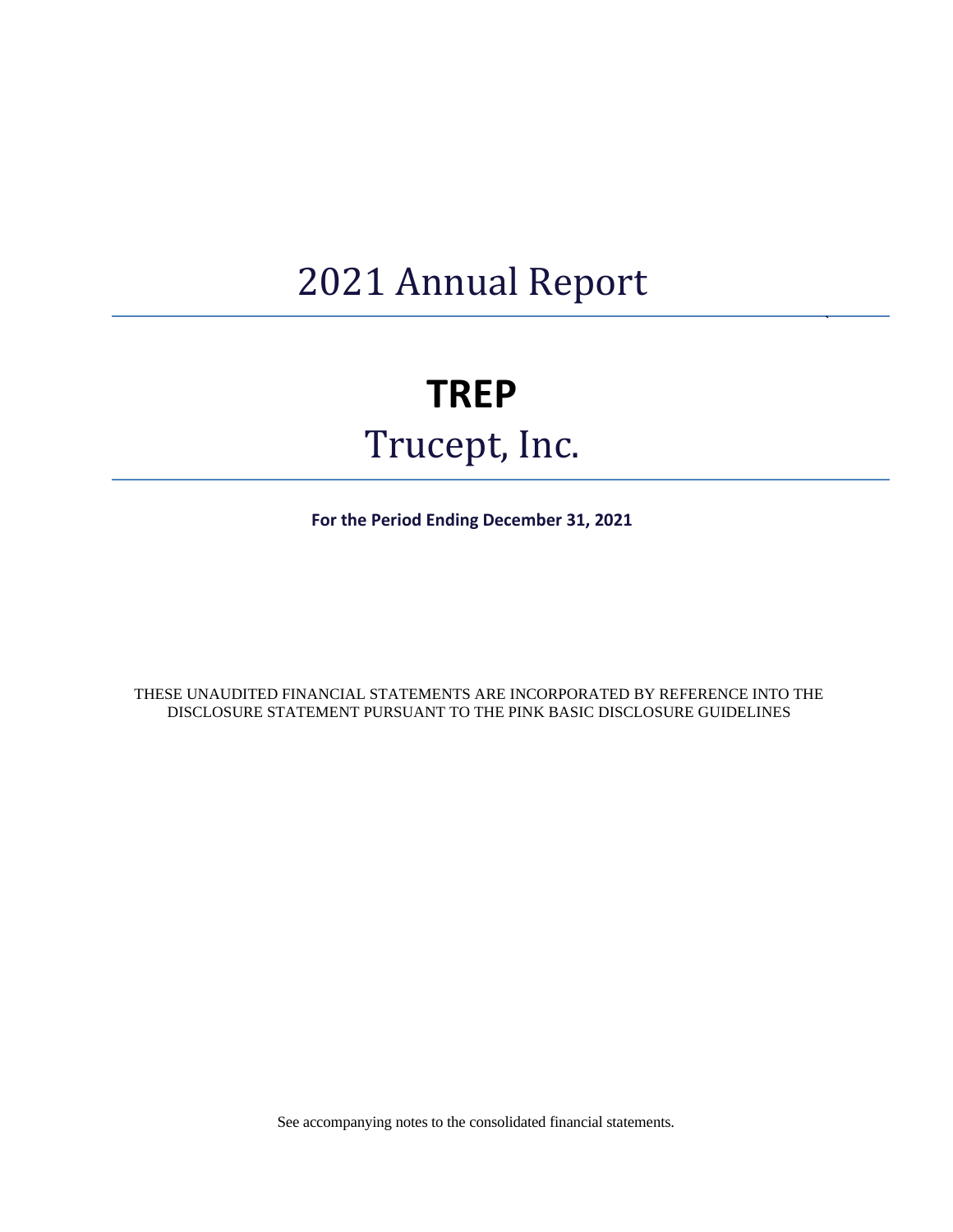## Trucept, Inc.

## **Table of Contents**

Item 5. Financial Statements

 Unaudited Balance Sheet as of December 31, 2021 and December 31, 2020 restated Unaudited Profit and Loss Statement for the years ended December 31, 2021 and 2020 restated Unaudited Statement of Shareholders Equity for the years ended December 31, 2021 and 2020 restated Unaudited Statement of Cash Flows for the years ended December 31, 2021 and 2020 restated Notes to Consolidated Financial Statements

See accompanying notes to the consolidated financial statements.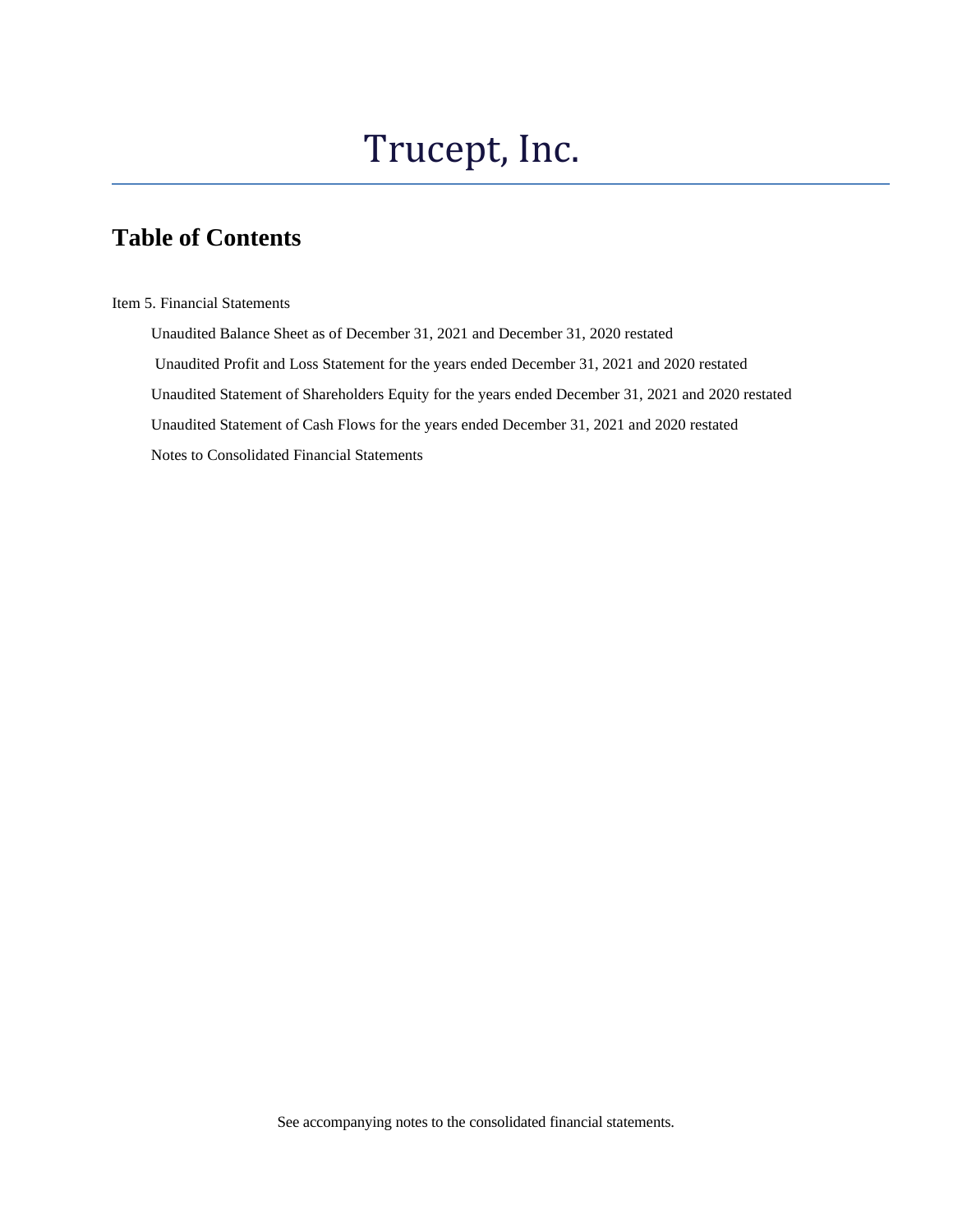### **Trucept, Inc. Consolidated Balance Sheets As of December 31, 2021, and December 31, 2020 Restated**

|                                                                                                                                                                                                                                                                                                                                                                                                    | December 31,<br>2021                                                                          | December 31,<br>2020                                                                        |
|----------------------------------------------------------------------------------------------------------------------------------------------------------------------------------------------------------------------------------------------------------------------------------------------------------------------------------------------------------------------------------------------------|-----------------------------------------------------------------------------------------------|---------------------------------------------------------------------------------------------|
| <b>Assets</b>                                                                                                                                                                                                                                                                                                                                                                                      |                                                                                               |                                                                                             |
| Current assets<br>Cash and cash equivalents<br>Accounts receivable, net<br>Due from related parties<br>Notes Receivable<br>Prepaid expenses and deposits                                                                                                                                                                                                                                           | \$<br>67,865<br>10,004,058<br>508,670<br>38,467                                               | \$<br>33,469<br>7,656,019<br>1,381,000<br>24,777                                            |
| Total current assets                                                                                                                                                                                                                                                                                                                                                                               | 10,619,060                                                                                    | 9,095,265                                                                                   |
| Prepaid workers compensation<br>Right of use asset<br>Deposits<br>Goodwill<br><b>Total Assets</b>                                                                                                                                                                                                                                                                                                  | 19,927,316<br>26,073<br>215,000<br>556,606<br>31,369,405                                      | 19,927,316<br>153,543<br>215,000<br>556,606<br>29,947,730                                   |
|                                                                                                                                                                                                                                                                                                                                                                                                    |                                                                                               |                                                                                             |
| <b>Liabilities and Stockholders' Deficit</b>                                                                                                                                                                                                                                                                                                                                                       |                                                                                               |                                                                                             |
| <b>Current liabilities</b><br>Accounts payable and accrued liabilities<br>Accrued payroll taxes<br>Accrued compensation expense<br>Interest payable<br>Trust $-3rd$ party<br>Other Liabilities<br>Notes payable related party<br>Notes payable                                                                                                                                                     | \$<br>8,968,893<br>618,330<br>251,757<br>499,091<br>204,401<br>70,239<br>2,721,722<br>950,010 | \$6,921,591<br>726,110<br>175,886<br>337,567<br>2,288,536<br>70,239<br>2,910,653<br>950,010 |
| Total current liabilities                                                                                                                                                                                                                                                                                                                                                                          | 14,284,443                                                                                    | 14,380,392                                                                                  |
| Right of use liability                                                                                                                                                                                                                                                                                                                                                                             | 26,073                                                                                        | <u>153,543</u>                                                                              |
| <b>Total liabilities</b>                                                                                                                                                                                                                                                                                                                                                                           | 14,310,516                                                                                    | <u>14,533,935</u>                                                                           |
| <b>Stockholders' Equity (Deficit)</b>                                                                                                                                                                                                                                                                                                                                                              |                                                                                               |                                                                                             |
| Preferred stock: \$0.001 par value, 5,000,000 shares<br>authorized, zero shares issued and outstanding<br>at December 31, 2021 and December 31, 2020<br>Common stock: \$0.001 par value, 500,000,000 shares authorized,<br>52,912,123 and 52,912,123 shares ssued and outstanding at<br>December 31, 2021 and December 31, 2020, respectively<br>Additional paid in capital<br>Accumulated deficit | 52,777<br>7,277,705<br>9,728,409                                                              | 52,777<br>7,277,705<br>8,083,313                                                            |
| Total stockholders' equity (deficit)<br>Total liabilities and stockholders' equity (deficit)                                                                                                                                                                                                                                                                                                       | <u>17,058,891</u><br>31,369,405                                                               | 15,413,795<br>29,947,730                                                                    |

See accompanying notes to the consolidated financial statements.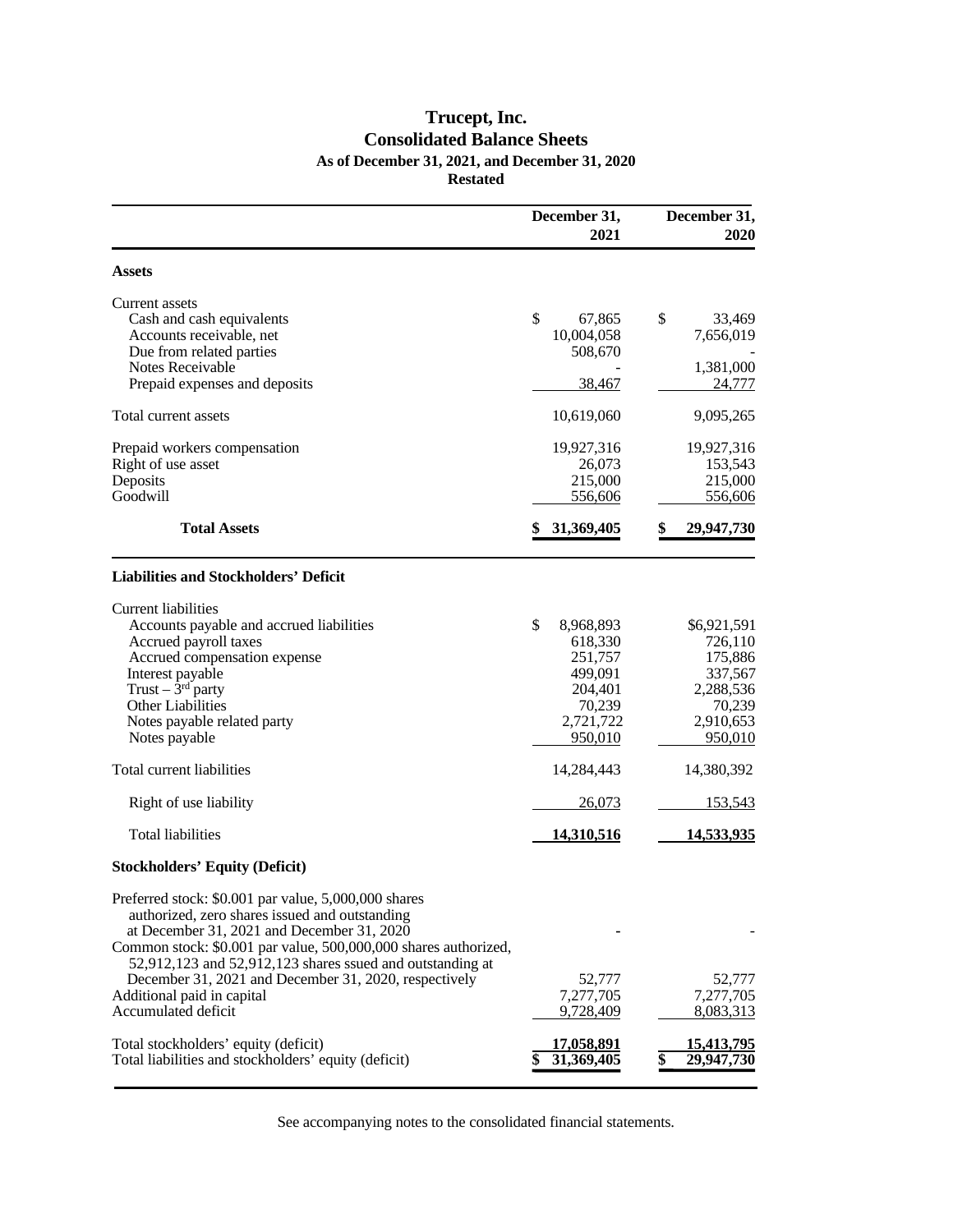### **Trucept, Inc. Consolidated Statements of Operations and Comprehensive Income For the Years Ended December 31, 2021 and 2020 Restated**

|                                                         | 2021                              | 2020       |
|---------------------------------------------------------|-----------------------------------|------------|
| Revenue                                                 | 17,584,339<br>\$<br><sup>\$</sup> | 12,285,513 |
| Cost of revenue and service delivery                    | 8,277,990                         | 5,759,128  |
| Gross profit                                            | 9,306,349                         | 6,526,385  |
| Selling, general and administrative expenses            | 7,478,795                         | 5,183,932  |
| Total operating expense                                 | 7,478,795                         | 5,183,932  |
| Operating Income (loss)                                 | 1,827,554                         | 1,342,453  |
| Other income (expense)                                  |                                   |            |
| Interest expense                                        | (161, 523)                        | (162, 734) |
| Tax and Tax penalties                                   | (20,936)                          | (25, 651)  |
| Tax Variance                                            |                                   | (77, 874)  |
| Total other (expense)/income                            | (182, 459)                        | (261, 269) |
| Net Income                                              | 1.645.095                         | 1,081,194  |
| Comprehensive Income                                    | 1,645,095<br>S                    | 1,081,194  |
| Net income per share of common stock, basic and diluted | 0.03                              | 0.02       |
| Weighted average shares of common stock outstanding,    |                                   |            |
| basic and diluted                                       | 52,912,123                        | 52,891,986 |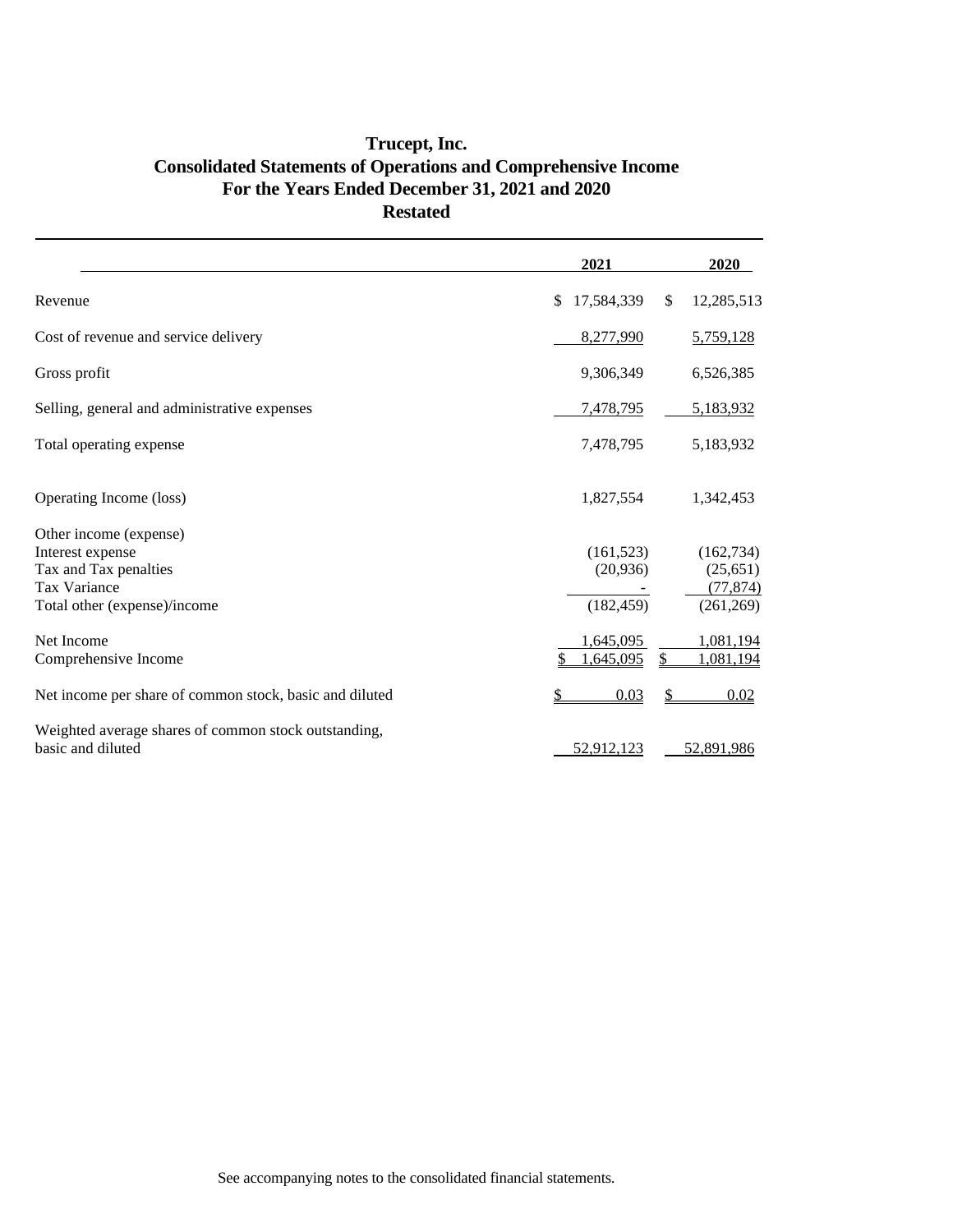### **Truc**e**pt, Inc. Consolidated Statements of Changes in Stockholders' Deficit For the Period Ended December 31, 2021 and 2020 Restated**

Net Income - December 31, 2021

|                                                                             | Common Stock  |  | Additional |    |              |  |                |                    |
|-----------------------------------------------------------------------------|---------------|--|------------|----|--------------|--|----------------|--------------------|
|                                                                             |               |  |            |    | Paidin       |  | Accumulated    |                    |
|                                                                             | Shares        |  | Amount     |    | Capital      |  | Deficit        | Total              |
| Balance - December 31, 2018                                                 | 52,762,123 \$ |  | 52,762 \$  |    | 7,274,645 \$ |  | $6,625,202$ \$ | 13,952,609         |
| Net Income - December 31, 2019 - year end                                   |               |  |            |    |              |  | 376,917        | 376,917            |
| Balance - December 31, 2019                                                 | 52,762,123 \$ |  | 52,762 \$  |    | 7,274,645 \$ |  | 7,002,119 \$   | 14,329,526         |
| Shares issued for acquisitions<br>Net Income - December 31, 2020 - year end | 150,000       |  | 15         |    | 3.060        |  | 1.081.194      | 3,075<br>1,081,194 |
|                                                                             |               |  |            |    |              |  |                |                    |
| Balance - December 31, 2020                                                 | 52.912.123 \$ |  | 52,777     | \$ | 7,277,705    |  | S<br>8.083.313 | \$15,413,795       |
| Net Income - December 31, 2021 - year end                                   |               |  |            |    |              |  | 1,645,095      | 1,645,095          |
| Balance - December 31, 2021                                                 | 52,912,123 \$ |  | 52,777     | \$ | 7,277,705    |  | 9,728,408      | \$17,058,890       |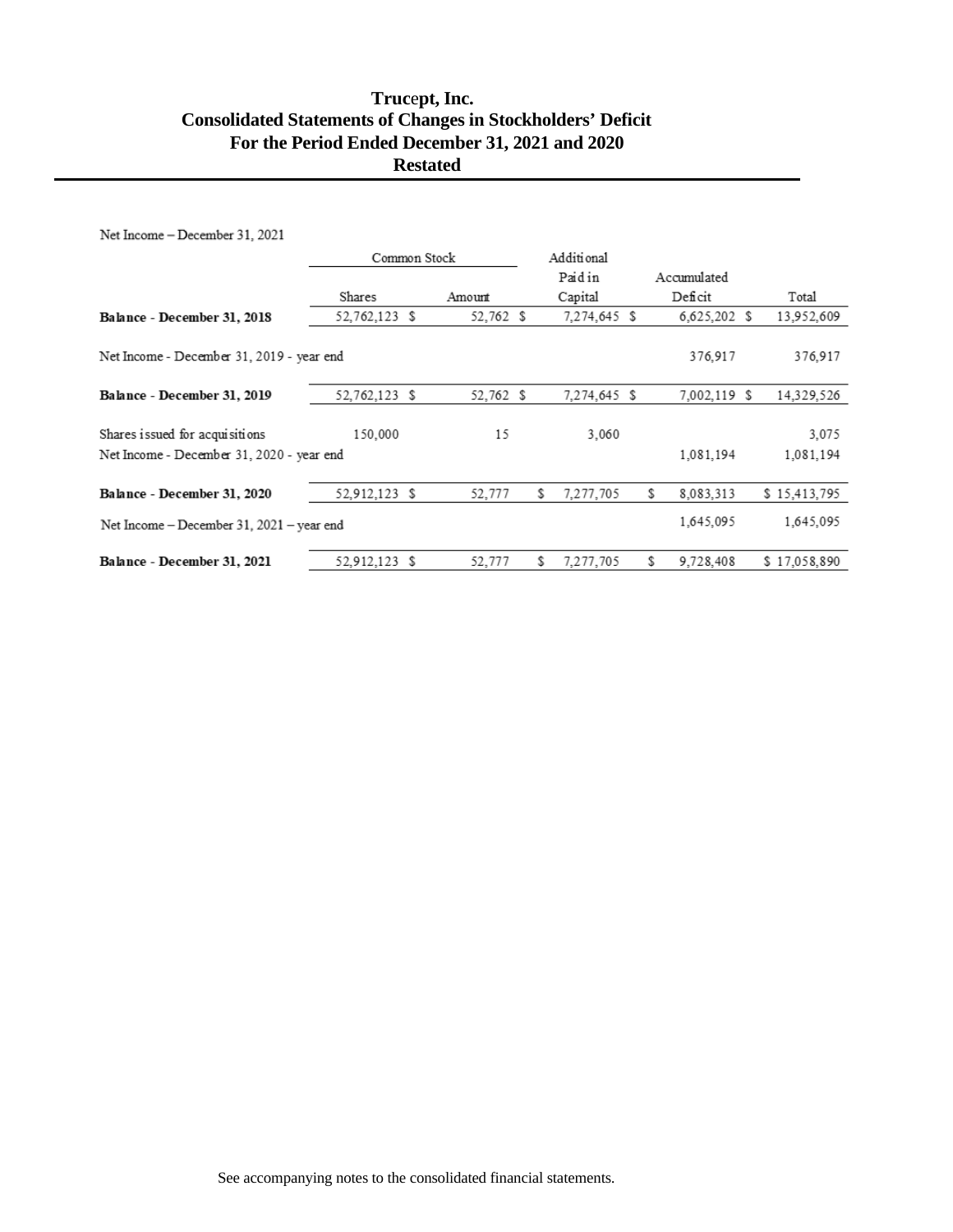### **Trucept, Inc. Consolidated Statements of Cash Flows For the Twelve Months Ended December 31, 2021 and 2020 Restated**

|                                                                                                                                | 2021                             | 2020                     |
|--------------------------------------------------------------------------------------------------------------------------------|----------------------------------|--------------------------|
| <b>Operating Activities</b>                                                                                                    |                                  |                          |
| Net Income<br>Changes in operating assets and liabilities                                                                      | \$<br>1,645,095                  | \$<br>1,081,194          |
| Depreciation<br>Bad debts                                                                                                      | 2,625<br>957,792                 |                          |
| Accounts receivable - decrease (increase)<br>Due from related parties                                                          | (3,305,831)<br>872,330           | (1,248,080)<br>(347,983) |
| Accrued interest<br>Prepaid expenses and deposits - decrease (increase)<br>Accounts payable and accrued liabilities - increase | 161,523<br>(13,689)<br>2,123,371 | 117,734<br>5,047,984     |
| Net cash provided by operating activities                                                                                      | 2,437,965                        | 4,650,849                |
| <b>Investing activities</b>                                                                                                    |                                  |                          |
| Cash received in acquisitions<br>PPE purchases                                                                                 |                                  | 56,698                   |
| Deposits                                                                                                                       | (27, 977)                        | (215,000)                |
| Net cash provided by (used in) investing activities                                                                            | (27, 977)                        | (158,302)                |
| <b>Financing activities</b><br>Trust - third party<br>Payroll taxes payable (decrease)                                         | (2,084,135)<br>(107,780)         | (5,166,353)<br>726,110   |
| Proceeds from Cares Act loan<br>Notes payable - related party<br>Payments from related party                                   |                                  | 405,582                  |
| Net cash provided by (used in) financing activities                                                                            | (2,380,845)                      | (4,459,661)              |
| Net increase (decrease) in cash                                                                                                | 34,396                           | 32,886                   |
| Cash and cash equivalents, beginning of the period                                                                             | 33,469                           | 583                      |
| Cash and cash equivalents, end of the period                                                                                   | 67,865                           | 33,469                   |
| Supplemental cash flow information                                                                                             |                                  |                          |
| Interest paid                                                                                                                  |                                  |                          |
| Income taxes paid<br>Non cash supplemental information                                                                         |                                  |                          |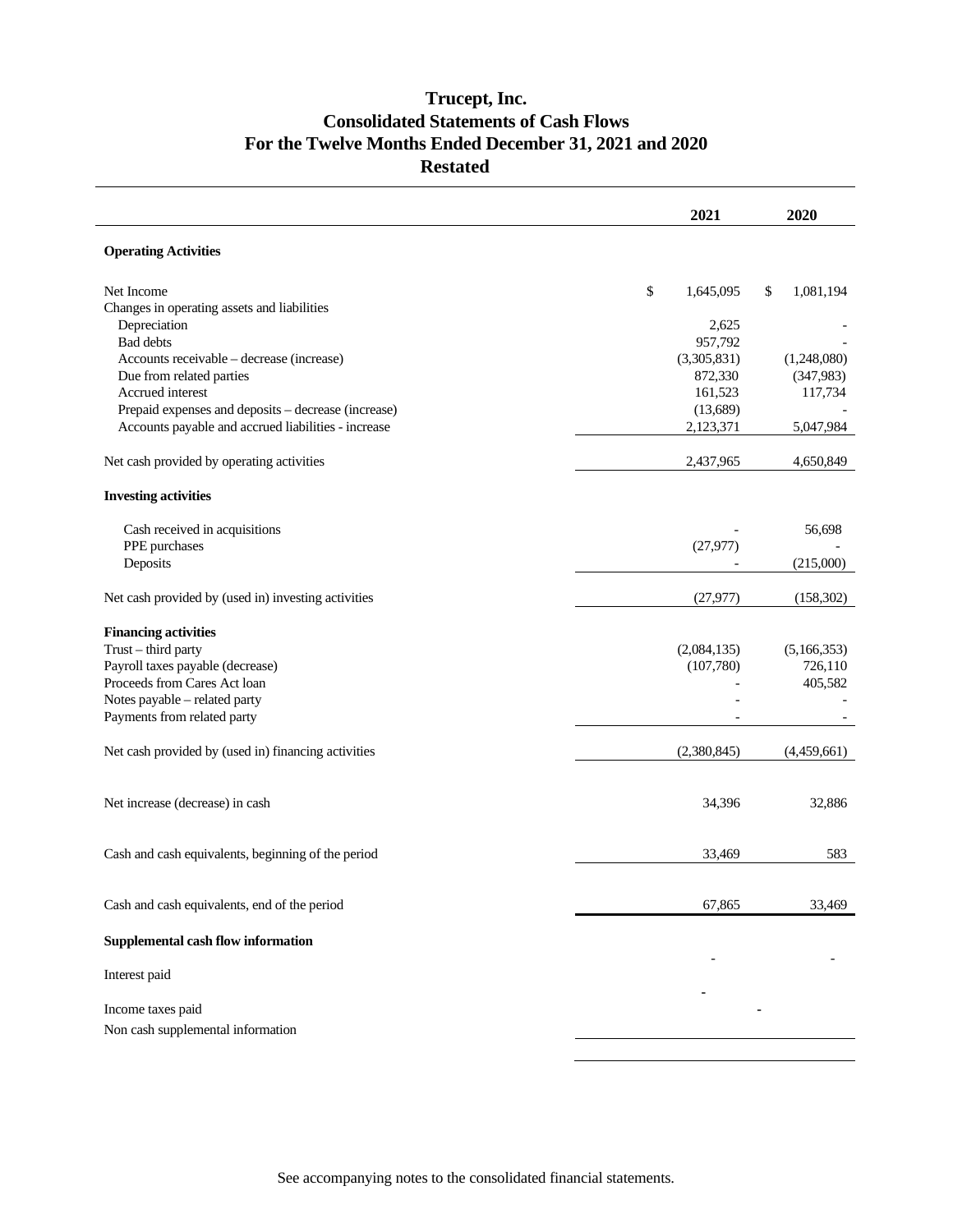#### **1. Summary of significant accounting policies**

#### **Nature of operations, basis of financial statement presentation**

The Company was incorporated in the State of Nevada on March 23, 1995 as Royce Biomedical Inc.

On September 8, 2005, the Company changed its name from Royce Biomedical Inc. to Smart-tek Solutions Inc. It changed names to "TRUCEPT INC." on January 3, 2013 to better reflect new business activities

The consolidated financial statements have been prepared in accordance with accounting principles generally accepted in the United States of America and include the following significant accounting policies:

#### **Liquidity**

At December 31, 2021, the Company had cash and cash equivalents of \$67,865 and a working capital deficit of approximately \$3.7 million.

The Company earned a net income of \$1,645,095 and \$1,081,194 for the years ended December 31, 2021 and 2020.

#### **Basis of Presentation**

The Company's financial statements have been prepared in accordance with accounting principles generally accepted in the United States of America ("U.S. GAAP").

#### **Unaudited Financial Information**

The accompanying unaudited condensed consolidated financial statements have been prepared in accordance with accounting principles generally accepted in The United States of America and the rules and regulations of the Securities and Exchange Commission for interim financial information. Accordingly, they do not include all the information necessary for a comprehensive presentation of financial position and results of operations.

It is management's opinion, however, that all material adjustments (consisting of normal and recurring adjustments) have been made which are necessary for a fair financial statement presentation.

#### **Principles of consolidation**

The consolidated financial statements include the accounts of Trucept Inc. and its subsidiaries Afinida Inc. and Afinida Insurances Services, Inc. (formerly UWS Insurance Services, Inc.). (see Note 2). Significant inter-company transactions have been eliminated in consolidation.

#### **Use of estimates**

The preparation of these consolidated financial statements in conformity with accounting principles generally accepted in the United States of America requires management to make estimates and assumptions that affect reported amounts and related disclosures. Specific areas, among others, requiring the application of management's estimates and judgment includes assumptions pertaining to credit worthiness of customers, interest rates, useful lives of assets, future cost trends, tax strategies, and other external market and economic conditions. Actual results could differ from estimates and assumptions made.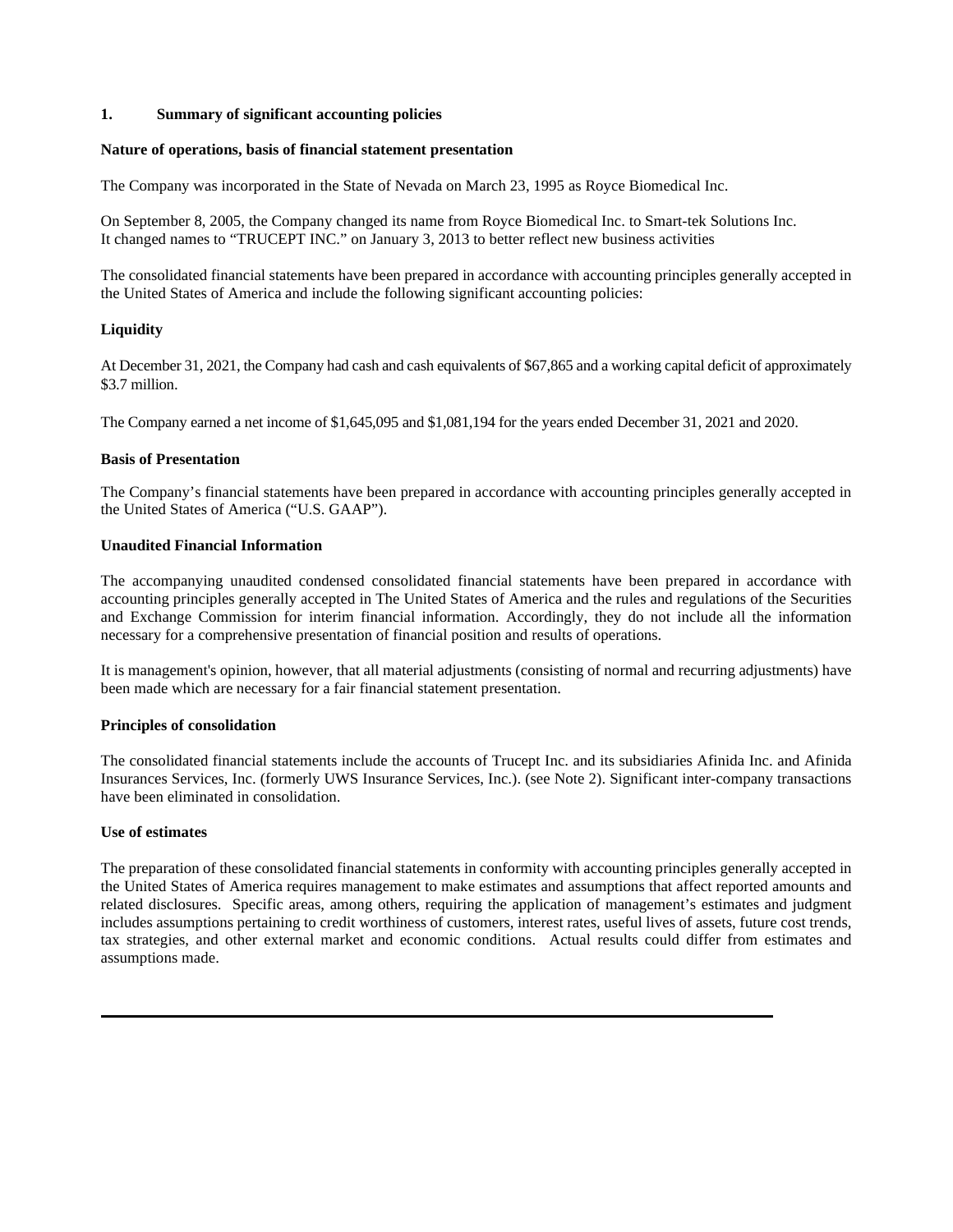#### **1. Summary of significant accounting policies - continued**

#### **Cash and equivalents**

Cash and cash equivalents consist of cash on hand and bank deposits. For financial reporting purposes, the Company considers all highly liquid debt instruments with original maturities of three months or less to be cash equivalents. The Company maintains its cash in bank deposit accounts, which at times, may exceed federally insured limits. The Company has not experienced any losses related to this concentration of risk. At December 31, 2021 and December 31, 2020, the Company did not have any deposits in excess of federally insured limits.

#### **Accounts Receivable**

Accounts receivables are recorded at net realizable value consisting of the carrying amount less an allowance for uncollectible accounts, as needed. The Company uses the allowance method to account for uncollectible accounts receivable balances. Under the allowance method, if needed, an estimate of uncollectible customer balances is made based upon specific account balances that are considered uncollectible. Factors used to establish an allowance include the credit quality and payment history of the customer. The allowance for doubtful accounts was \$0 and \$0 as of December 31, 2021 and December 31, 2020, respectively.

#### **Workers compensation insurance**

The Company maintains reserves in the form of prepaid cash deposits for known workers' compensation claims which are made up of estimated collateral required to pay claims and estimated expenses to settle the claims. The collateral amounts are determined by the insurance carrier and are not recoverable by the Company until all claims related to a policy period are settled. The cash deposits will not be recoverable in the near term and accordingly, they are classified as a long-term asset with a balance of \$19,927,316 as of December 31, 2021 and December 31, 2020.

#### **Concentration of credit risk**

Credit risk arises from the potential that a counterpart will fail to perform its obligations. The Company minimized credit risk by requiring clients to wire in advance of services being provided. The Company's receivables are comprised of a number of debtors which minimizes the concentration of credit risk. It is management's opinion that the Company is not exposed to significant credit risk associated with its accounts receivable.

#### **Equipment**

Equipment is recorded at cost and depreciated on a straight-line basis using accelerated methods over the estimated useful lives of the related assets ranging from 3 to 5 years. The Company reviews the carrying value of long-term assets to be held and used when events and circumstances warrant such a review. If the carrying value of a long-lived asset is considered impaired, a loss is recognized based on the amount by which the carrying value exceeds the fair market value. Fair market value is determined primarily using the anticipated cash flows discounted at a rate commensurate with the risk involved. The cost of normal maintenance and repairs is charged to operations as incurred. Major overhaul that extends the useful life of existing assets is capitalized. When equipment is retired or disposed, the costs and related accumulated depreciation are eliminated and the resulting profit or loss is recognized in income.

#### **Income taxes**

The Company recognizes consolidated deferred tax assets and liabilities for the expected future tax consequences of events that have been included in the financial statements or tax returns. Under this method, deferred tax assets and liabilities are determined based on the difference between the tax basis of assets and liabilities and their financial reporting amounts based on enacted tax laws and statutory tax rates applicable to the periods in which the differences are expected to affect taxable income.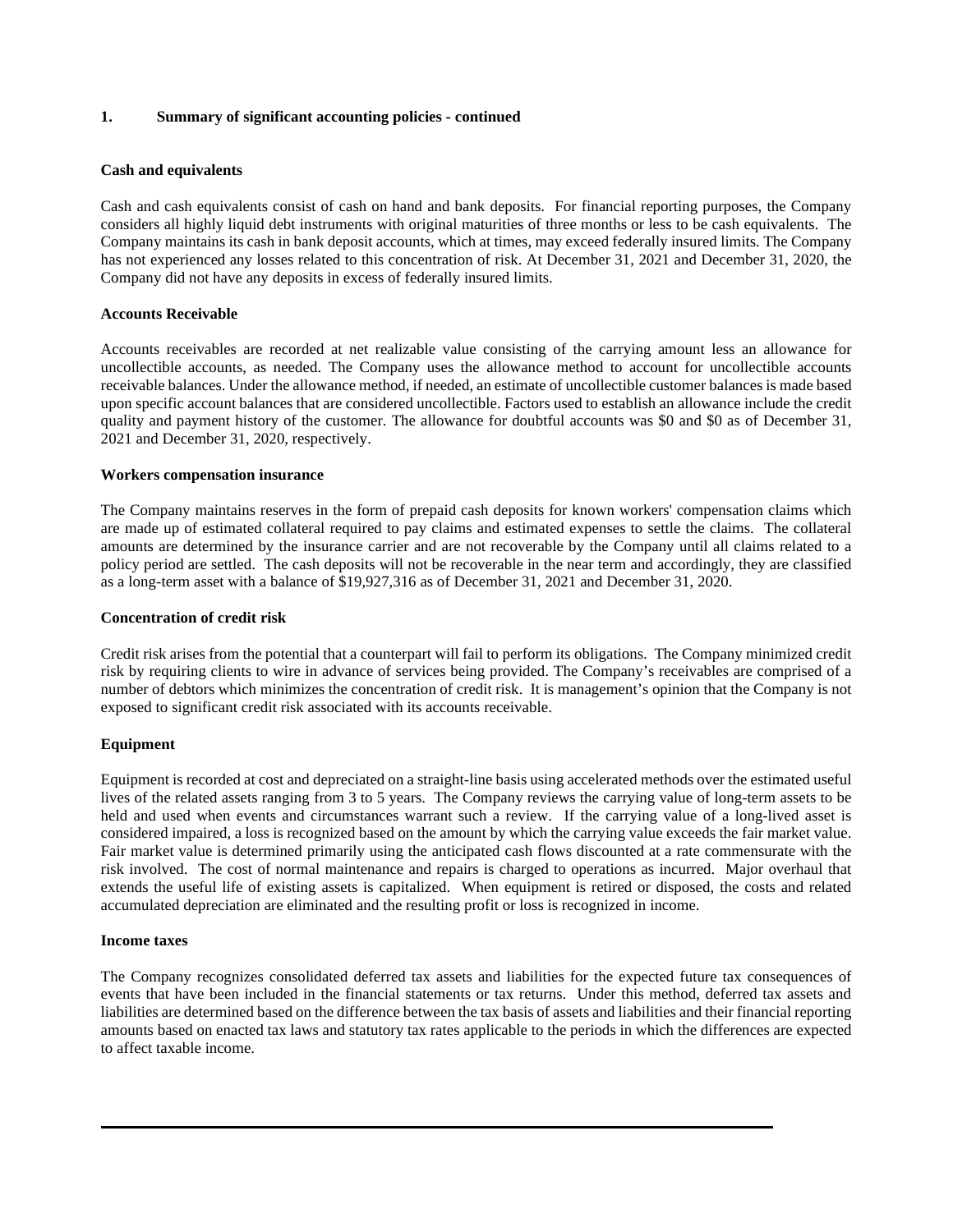#### **1. Summary of significant accounting policies – continued**

Deferred tax assets are recognized for deductible temporary differences and for carry forwards. Deferred tax liabilities are recognized for taxable temporary differences. Temporary differences are the differences between the reported amounts of assets and liabilities and their tax bases. Deferred tax assets are reduced by a valuation allowance when, in the opinion of management, it is more likely than not that some portion or all of the deferred tax assets will not be realized.

The Company regularly assesses uncertain tax positions in each of the tax jurisdictions in which it has operations and accounts for the related financial statement implications. Unrecognized tax benefits are reported using the two-step approach under which tax effects of a position are recognized only if it is "more-likely-than-not" to be sustained and the amount of the tax benefit recognized is equal to the largest tax benefit that is greater than fifty percent likely of being realized upon ultimate settlement of the tax position. Determining the appropriate level of unrecognized tax benefits requires the Company to exercise judgment regarding the uncertain application of tax law. The amount of unrecognized tax benefits is adjusted when information becomes available or when an event occurs indicating a change is appropriate. Future changes in unrecognized tax benefits requirements could have a material impact on the results of operations. The Company files U.S. federal and U.S. state tax returns.

#### **Revenue recognition**

In determining the pricing of the markup component of its billings, the Company takes into consideration its estimates of the costs directly associated with its worksite employees, including payroll taxes, benefits and workers' compensation costs, plus an acceptable gross profit margin. As a result, the Company's operating results are significantly impacted by the Company's ability to accurately estimate, control and manage its direct costs relative to the revenues derived from the markup component of the Company's gross billings.

Trucept provides marketing, accounting, payroll and human resources support to companies in a variety of industries.

In May 2014, the Financial Accounting Standards Board ("FASB") issued Accounting Standards Update ("ASU") No. 2014-09, "Revenue from Contracts with Customers (Topic 606)". This ASU creates a single comprehensive new revenue recognition standard. Under the new standard and its related amendments (collectively known as Accounting Standards Codification ("ASC 606"), an entity recognizes revenue when its customer obtains control of promised goods or services, in an amount that reflects the consideration which the entity expects to receive in exchange for those goods or services. Enhanced disclosures will be required regarding the nature, amount, timing, and uncertainty of revenue and cash flows arising from contracts with customers. ASU 2014-09 is effective for annual reporting periods beginning after December 15, 2017. The Company adopted the standard as of January 1, 2018, using the modified retrospective method applied to contracts which were not completed as of that date, which represent contracts for which all (or substantially all) of the revenues have not been recognized under existing standard as of the date of adoption.

The Company has assessed the impact that the new standard had on its operations, financial statements and related disclosures. This includes a review of current accounting policies and practices to identify potential differences that would result from applying ASC 606.

The Company has no incomplete contracts as of the date of adoption and therefore did not have any cumulative effect adjustment to its opening balance of retained earnings. Prior periods were not retrospectively adjusted. The impact to the Company's future results from operations are not expected to differ based on the analysis of revenue streams and contracts under ASC 606, which supports revenue recognition over time.

The Company recognizes revenue pursuant to ASC 606. The Company's revenue is derived from the sales of its products, which represents net sales recorded in the Company's condensed consolidated statements of income. Product sales are recognized when performance obligations under the terms of the contract with the customer are satisfied. Typically, this would occur upon transfer of control, including passage of title to the customer and transfer of risk of loss related to those goods. Transfer of title and risk of loss takes place at the point of sale at the Company's retail stores. The Company measures revenue as the amount of consideration to which it expects to be entitled in exchange for transferring goods (transaction price). The Company records reductions to revenue for estimated customer returns, allowances, markdowns and discounts.

#### **1. Summary of significant accounting policies - continued**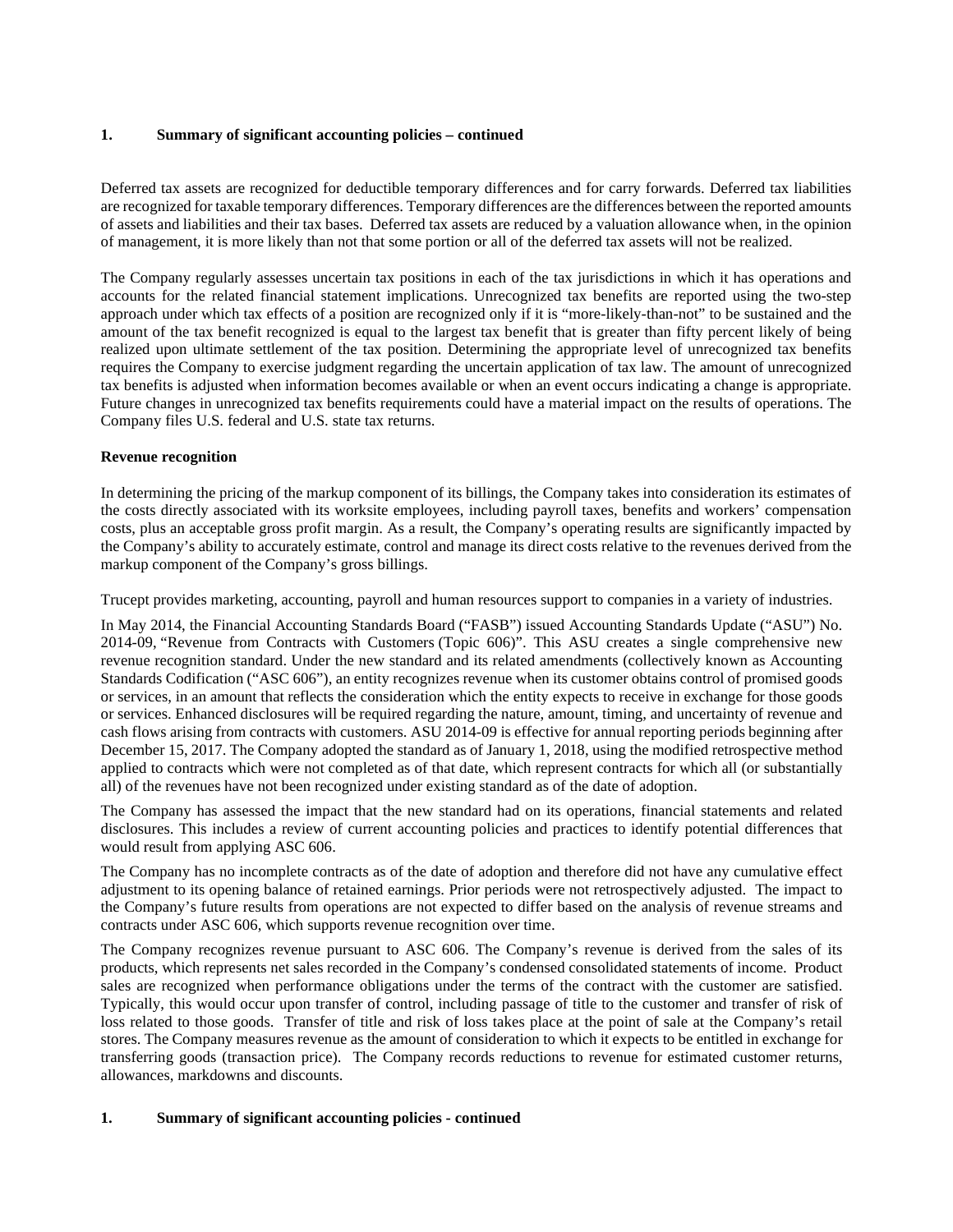#### **Revenue recognition - continued**

The Company bases its estimates on historical rates of customer returns and allowances as well as the specific identification of outstanding returns, markdowns and allowances that have not yet been received by the Company. The actual amount of customer returns and allowances is inherently uncertain and may differ from the Company's estimates. If the Company determines that actual or expected returns or allowances are significantly higher or lower than the reserves it established, it would record a reduction or increase, as appropriate, to net sales in the period in which it makes such a determination. Reserves for returns, and markdowns are included within accrued expenses and other liabilities. Allowance and discounts are recorded in accounts receivable, net and the value of inventory associated with reserves for sales returns are included within prepaid expenses and other current assets on the consolidated balance sheet.

Revenues from multi-month training contracts are recognized over the length of the contract term rather than when the contract begins. Because a significant amount of the Company's contract sales are greater than three months in length, the Company apportions that revenue over the duration of the contract term even though either the full amount or a significant portion is collected when the contract begins. The difference between the gross cash receipts collected and the recognized revenue from those sales during the respective reporting period will appear as deferred revenue.

#### **Business combinations**

The Company accounts for acquisitions in which it obtains control of one or more businesses as a business combination. The purchase price of the acquired businesses is allocated to the tangible and intangible assets acquired and liabilities assumed based on their estimated fair values at the acquisition date. The excess of the purchase price over those fair values is recognized as goodwill. During the measurement period, which may be up to one year from the acquisition date, the Company may record adjustments, in the period in which they are determined, to the assets acquired and liabilities assumed with the corresponding offset to goodwill. If the assets acquired are not a business, the Company accounts for the transaction or other event as an asset acquisition. Under both methods, the Company recognizes the identifiable assets acquired, the liabilities assumed, and any noncontrolling interest in the acquired entity. In addition, for transactions that are business combinations, the Company evaluates the existence of goodwill or a gain from a bargain purchase.

#### **Impairment of long-lived assets**

Goodwill is tested annually at December 31 for impairment and upon the occurrence of certain events or substantive changes in circumstances.

The annual goodwill impairment test allows for the option to first assess qualitative factors to determine whether it is more likely than not that the fair value of a reporting unit is less than its carrying amount. An entity may choose to perform the qualitative assessment on none, some or all of its reporting units or an entity may bypass the qualitative assessment for any reporting unit and proceed directly to step one of the quantitative impairment test. If it is determined, on the basis of qualitative factors, that the fair value of a reporting unit is, more likely than not, less than its carrying value, the quantitative impairment test is required. The quantitative impairment test calculates any goodwill impairment as the difference between the carrying amount of a reporting unit and its fair value, but not to exceed the carrying amount of goodwill. As of December 31, 2021, no impairment was deemed necessary.

#### **Share-based compensation**

The Company measures the cost of employee services received in exchange for equity awards based on the grant date fair-value of the awards. Fair value is typically the market price of the shares on the date of issuance. Costs are measured at the grant date and recognized as compensation expense over the employer's requisite service period (generally the vesting period of the equity award).

#### **Net earning per share**

The basic income per common share is computed by dividing the net income by the weighted average shares of common stock outstanding during the periods. Net income per share on a diluted basis is computed by dividing the net income for the periods by the weighted average number of common and dilutive common stock equivalent shares outstanding during the periods.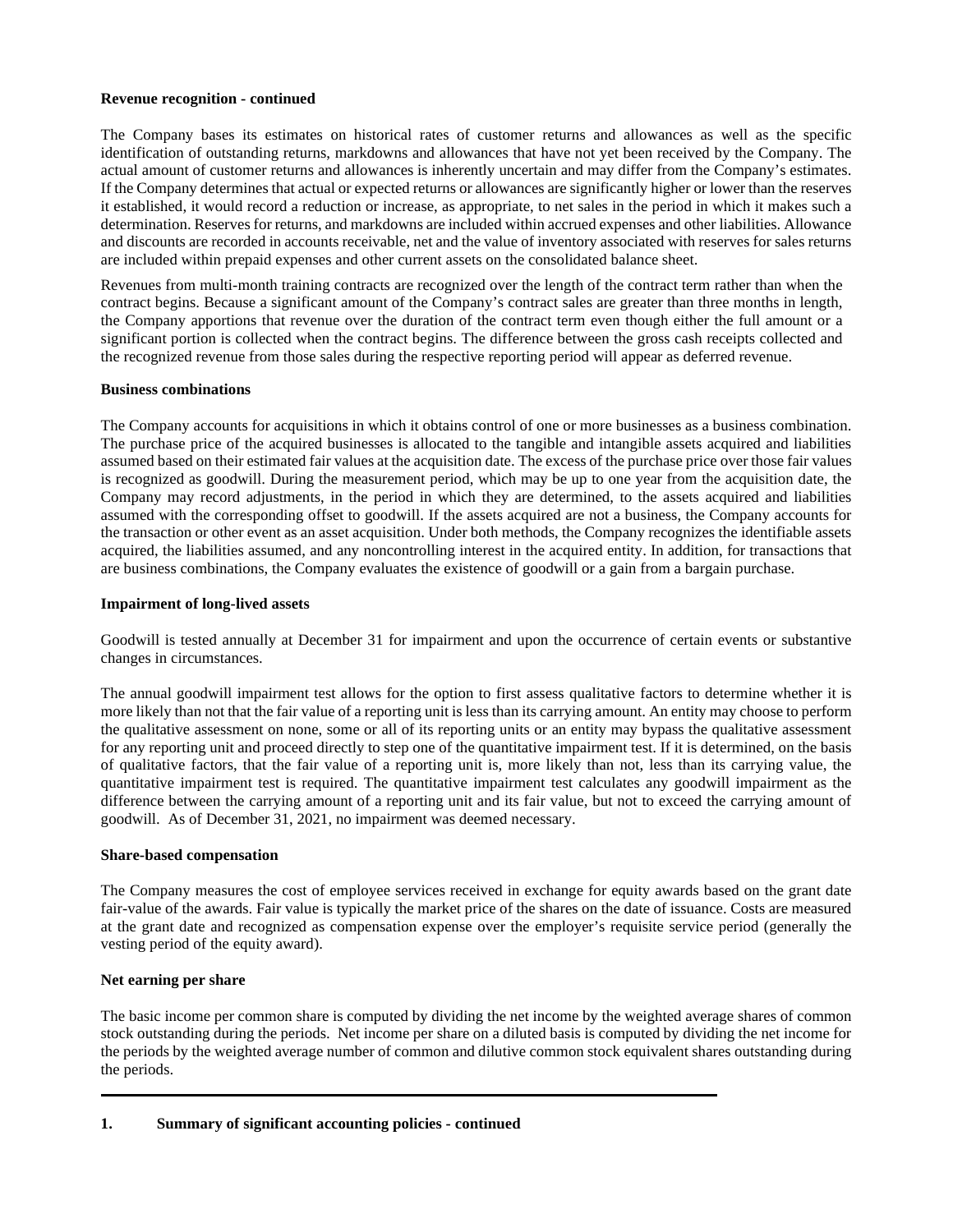#### **Fair Value of Financial Instruments**

Fair value is determined to be the price that would be received to sell an asset or paid to transfer a liability in the principal or most advantageous market for the asset or liability in an orderly transaction between market participants at the measurement date. The Company follows a fair value hierarchy that prioritizes the inputs used in measuring fair value into three broad levels as follows:

Level 1—Quoted prices in active markets for identical assets or liabilities.

Level 2—Inputs, other than the quoted prices in active markets, are observable either directly or indirectly.

Level 3—Unobservable inputs based on the Company's assumptions.

The Company is required to use observable market data if such data is available without undue cost and effort.

At December 31, 2021 and December 31, 2020, the carrying amounts of financial instruments, including cash, accounts and other receivables, accounts payable and accrued liabilities, and notes payable approximate fair value because of their short maturity.

#### **Recent Accounting Pronouncements**

The Company has reviewed accounting pronouncements and interpretations thereof that have effective dates during the periods reported and in future periods. The Company believes that the following impending standards may have an impact on its future filings. The applicability of any standard will be evaluated by the Company and is still subject to review by the Company.

The Company has adopted FASB ASC 220 "Comprehensive Income", which establishes standards for reporting and display of comprehensive income (loss), its components and accumulated balances. The Company had no components of comprehensive income (loss) for the periods presented.

In August 2018, the FASB issued guidance to improve the effectiveness of fair value measurement disclosures by removing or modifying certain disclosure requirements and adding other requirements. The guidance is effective for fiscal years, and interim periods within those fiscal years, beginning after December 15, 2019, with early adoption permitted. Certain amendments should be applied prospectively, while all other amendments should be applied retrospectively to all periods presented. The Company is currently evaluating the impact of the new guidance.

In February 2018, the FASB issued guidance that permits the Company to reclassify disproportionate tax effects in accumulated other comprehensive income caused by the Tax Cuts and Jobs Act of 2017 to retained earnings. The guidance is effective for fiscal years, and interim periods within those fiscal years, beginning after December 15, 2018, with early adoption permitted. The Company is currently evaluating the impact of the new guidance.

In July 2017, the FASB issued ASU 2017-11 which simplifies the accounting for certain financial instruments with down round features. The new standard will reduce income statement volatility for companies that issue warrants and convertible instruments containing such features. The guidance is effective for fiscal years beginning after December 15, 2018 with early adoption permitted. The Company is currently evaluating the impact of the new guidance.

In June 2016, the FASB issued a new credit loss standard that replaces the incurred loss impairment methodology in current GAAP. The new impairment model requires immediate recognition of estimated credit losses expected to occur for most financial assets and certain other instruments. It is effective for annual reporting periods beginning after December 15, 2019 and interim periods within those annual periods.

#### **1. Summary of significant accounting policies - continued**

#### **Recent Accounting Pronouncements – continued**

Early adoption for fiscal years beginning after December 15, 2018 is permitted. Entities will apply the standard's provisions as a cumulative-effect adjustment to retained earnings as of the beginning of the first effective reporting period.

The Company is currently evaluating the impact of the new guidance.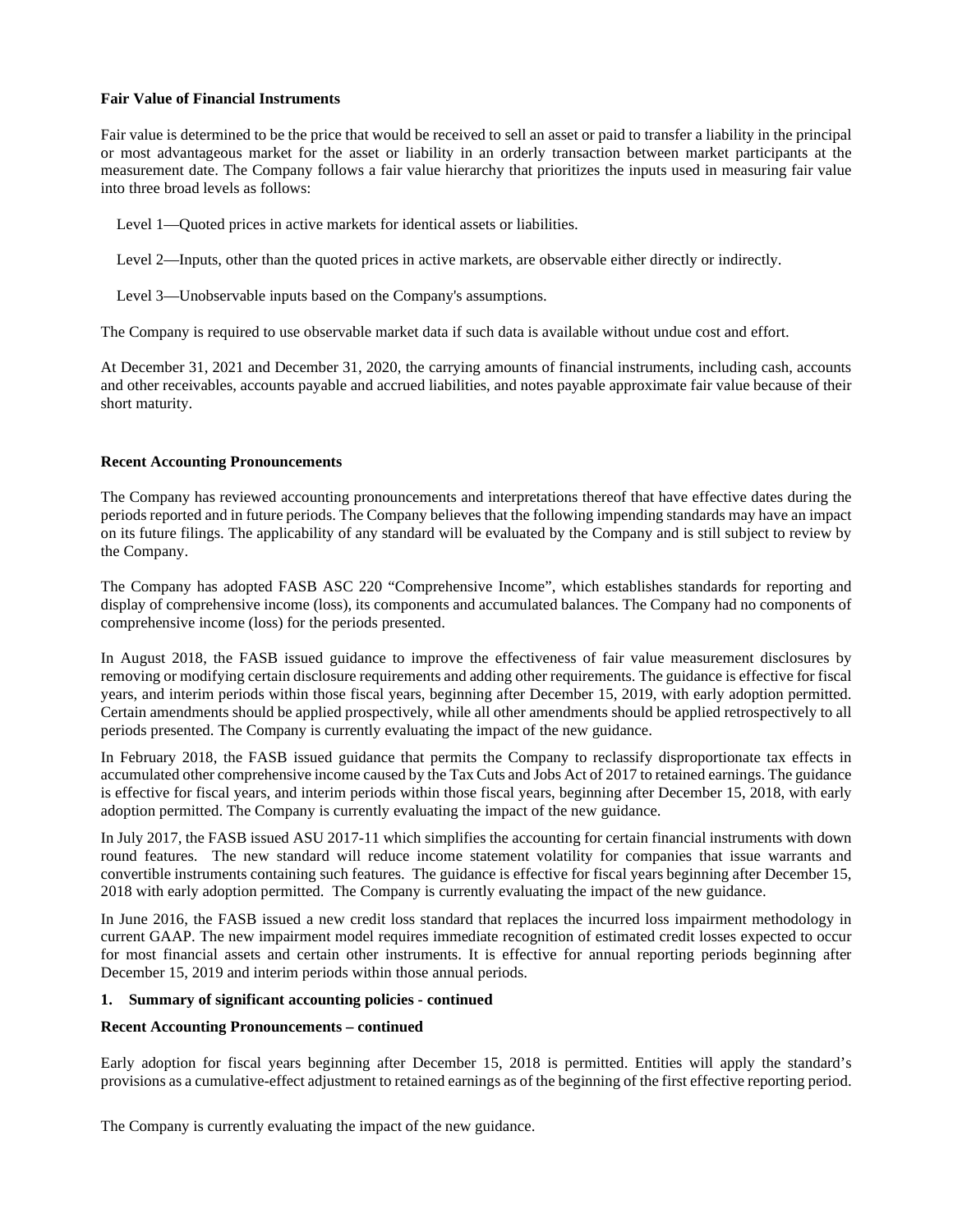In February 2016, the FASB issued new lease accounting guidance in ASU No. 2016-02, "*Leases*". This new guidance was initiated as a joint project with the International Accounting Standards Board to simplify lease accounting and improve the quality of and comparability of financial information for users. This new guidance would eliminate the concept of off-balance sheet treatment for "operating leases" for lessees for the vast majority of lease contracts. Under ASU No. 2016-02, at inception, a lessee must classify all leases with a term of over one year as either finance or operating, with both classifications resulting in the recognition of a defined "right-of-use" asset and a lease liability on the balance sheet. However, recognition in the income statement will differ depending on the lease classification, with finance leases recognizing the amortization of the right-of-use asset separate from the interest on the lease liability and operating leases recognizing a single total lease expense. Lessor accounting under ASU No. 2016-02 would be substantially unchanged from the previous lease requirements under GAAP. ASU No. 2016-02 will take effect for public companies in fiscal years beginning after December 15, 2018, including interim periods within those fiscal years. Early adoption is permitted and for leases existing at, or entered into after, the beginning of the earliest comparative period presented in the financial statements, lessees and lessors must apply a modified retrospective transition approach. The Company is currently evaluating the new guidance and has not determined the impact this standard may have on the consolidated financial statements.

In May 2014, the FASB issued their converged standard on revenue recognition, Accounting Standards Update No. 2014- 09, "*Revenue from Contracts with Customers (Topic 606)"*, updated in December 2016 with the release of ASU 2016- 20. This standard outlines a single comprehensive model for companies to use in accounting for revenue arising from contracts with customers and supersedes most current revenue recognition guidance, including industry-specific guidance. The core principle of the revenue model is that an entity recognizes revenue to depict the transfer of promised goods and services in an amount that reflects the consideration to which the entity expects to be entitled to in exchange for those goods and services. In addition, the new standard requires that reporting companies disclose the nature, amount, timing, and uncertainty of revenue and cash flows arising from contracts with customers. In August 2015, the FASB issued ASU No 2015-14 "*Revenue from Contracts with Customers (Topic 606*): *Deferral of the Effective Date,*" which deferred the effective date of ASU 2014-09 to annual reporting periods beginning after December 15, 2017, with earlier application permitted but not before the original effective date.

We have reviewed all the recently issued, but not yet effective, accounting pronouncements and we do not believe any of these pronouncements will have a material impact on the Company.

#### **2. Acquisitions**

#### Afinida Inc.

On February 19, 2020, TREP purchased one hundred percent (100%) of the issued and outstanding common equity shares of Afinida Inc., a California Corporation ("Afinida") from its sole shareholder Synergy.O Inc. The purchase was made by means of a Stock Purchase Agreement ("SPA"). The consideration for the share purchase was one hundred thousand (100,000) common equity shares of TREP at a fair value of \$2,050. Afinida offers a full suite of valuable benefits designed to help them grow their businesses and increase their operating efficiency. Services include:

i) Payroll Services, which includes, Payroll processing, Cloud based software, Direct deposits, new hire reporting, and others.

ii) Payroll Tax Services, which includes, Payroll tax payments, filings and compliance services.

#### Afinida Insurance Services, Inc.

On February 19, 2020, TREP purchased one hundred percent (100%) of the issued and outstanding common equity shares of Afinida Insurance Services, Inc. (formerly UWS Insurance Services, Inc.)., a California Corporation ("AIS") from its sole shareholder Synergy.O Inc. The purchase was made by means of a Stock Purchase Agreement ("SPA"). The consideration for the share purchase was fifty thousand (50,000) common equity shares of TREP at a fair value of \$1,025. AIS is an insurance agency currently licensed in more than 25 states with plans to become licensed in all 50. Through AIS-licensed brokers, it is projected approximately \$500,000 annually in additional revenue from the acquisition will result. Coverages include:

(i) Employee Benefits - Medical/Dental/Vision Plans, Supplemental Insurance, Life Insurance & Cafeteria Plans.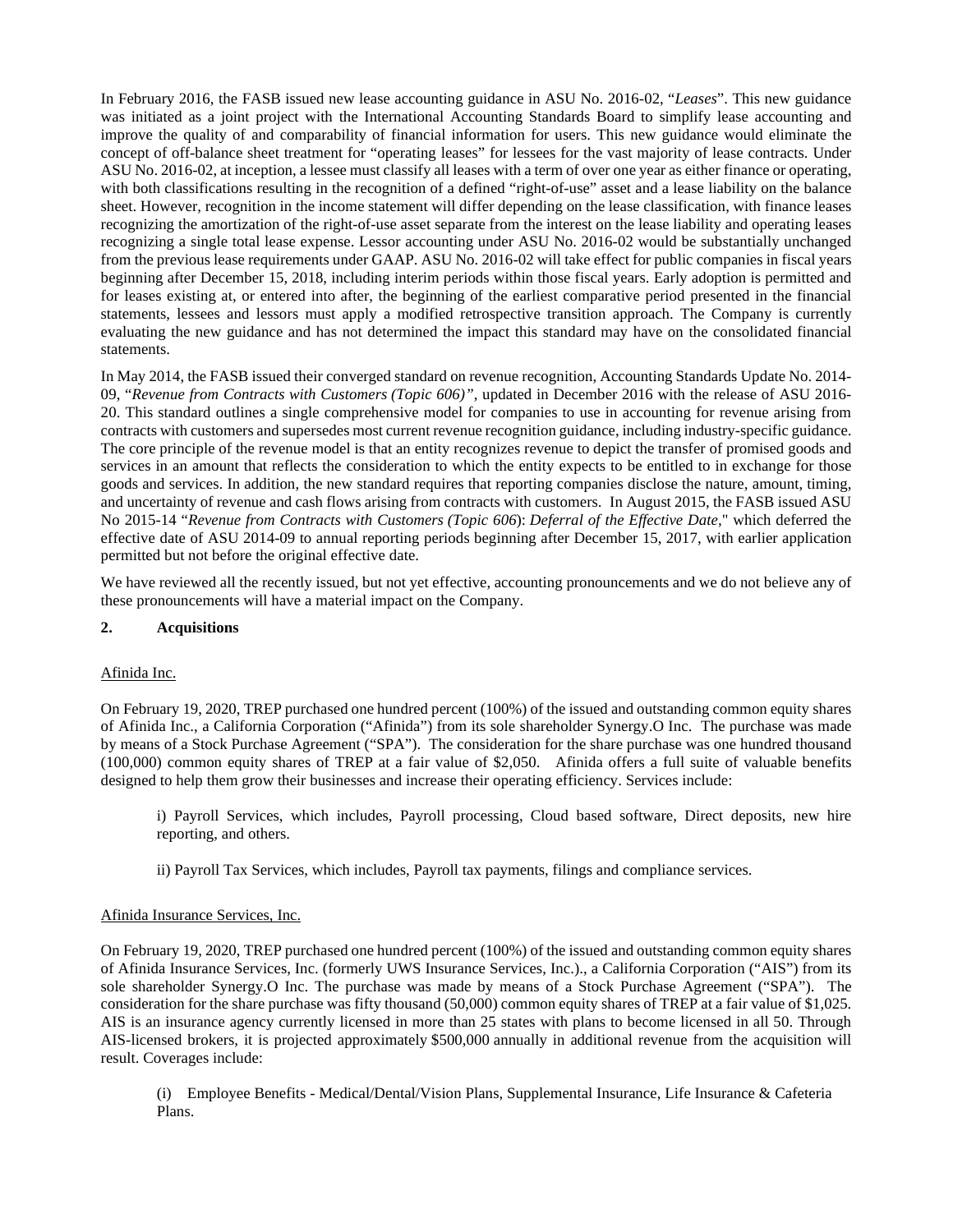(ii) Commercial Lines - Workers Compensation, Business Owners Policies, Property Insurance, General Liability Insurance & Employment Practices Liability Insurance.

(iii) Individual Policies - Medical, Dental, & Vision Plans, Supplemental Insurance, Life Insurance & Home Owners/Condo/Renters Insurance.

The Company recognized \$556,606 in goodwill for these acquisitions pertaining to the excess of the purchase price consideration over the net assets acquired and liabilities assumed.

#### **3. Equity**

At December 31, 2021, the Company is authorized to issue:

- 1. 5,000,000 shares of preferred stock, par value \$0.001 per share.
- 2. 500,000,000 shares of common stock, par value \$0.001 per share.

#### **Common Stock**

At December 31, 2021 and December 31, 2020, there are 52,912,123 shares of common stock outstanding.

There are no stock options outstanding at December 31, 2021 and December 31, 2020.

#### **Preferred Shares**

There are no preferred shares issued or outstanding.

#### **4. Net earnings per share**

|                                       | December 31.<br>2021 | December 31.<br>2020 |  |  |
|---------------------------------------|----------------------|----------------------|--|--|
| Net Income                            | $1,645,095$ \$       | 1,081,194            |  |  |
| Weighted number of shares outstanding | 52,912,123           | 52,891,986           |  |  |
| Net income (loss) per share           | 0.03                 | 0.02                 |  |  |

#### **5. Related Party Transactions**

A related party advanced to the Company \$400,000 on March 31, 2016, \$287,500 on December 31, 2016, \$165,649 on December 31, 2017, 215,595 on June 30, 2018, \$876,682 on December 31, 2018 and \$1,488,793 on December 31, 2019. On June 30, 2018 three of these advances became a five year Note Payable for \$850,516 at 5% annual interest. The remaining notes are three-year notes at 4% annual interest.

#### **6. Loans Payable**

A third party advanced to the Company \$270,000 on April 1, 2018, and \$300,000 on June 30, 2018. On June 30, 2018 these advances became a five year Note Payable for \$570,000 at 5% annual interest.

During the year ended December 31, 2019, the Company's subsidiary received proceeds of \$25,572 in a Cares Act loan, which is included in other liabilities in the consolidated balance sheets.

#### **7. Commitments and Contingencies**

On November 1, 2016, the Company executed a three-year lease of an office building located at 600 La Terraza Blvd., Second Floor, Escondido, CA 92025.